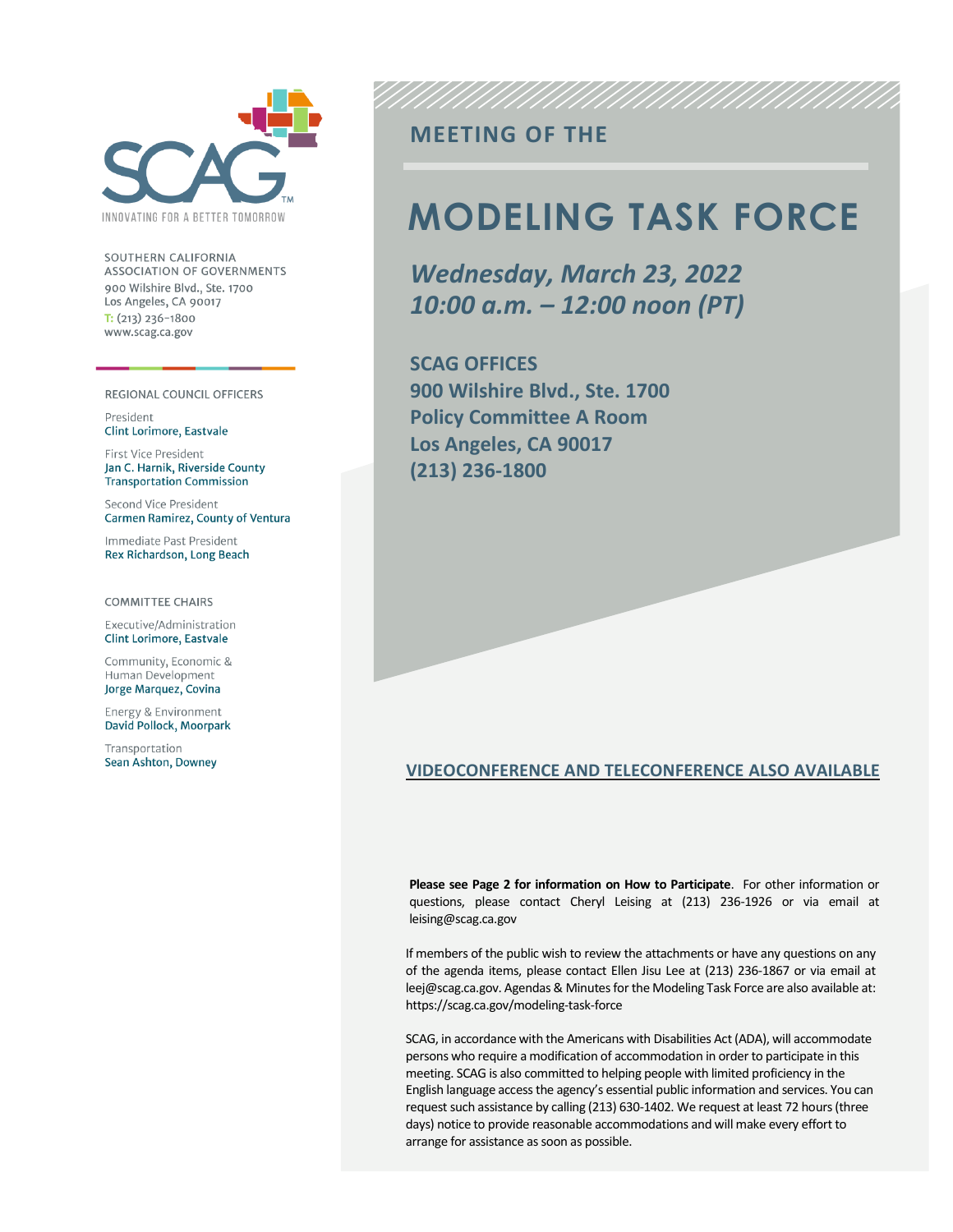# **How to Participate**

**For the March 23rd Modeling Task Force Meeting, the meeting is held via Zoom Conferencing with log in information as follows:**

### **Zoom Meeting**

**Join** from PC, Mac, Linux, iOS or Android: <https://zoom.us/j/679716911>

### **To Join by Zoom**

**1.** Click the following link: <https://scag.zoom.us/j/679716911>

**2.** If Zoom is not already installed on your computer, click "download & run Zoom" on the launch page and press "run" when prompted by your browser. If Zoom has previously been installed on your computer, please allow a few moments for the application to launch automatically.

**3.** Select "Join Audio via Computer."

**4.** The virtual conference room will open. If you receive a message reading, "Please wait for the host to start this meeting," simply remain in the room until the meeting begins.

## **Teleconference**

**Dial:** 1-669-900-6833 **Meeting ID: 679 716 911**

### **To Join By Phone**

**1.** Call **(669) 900‐6833** to access the conference room. Given high call volumes recently experienced by

Zoom, please continue calling until you connect successfully.

**2.** Enter the **Meeting ID: 679 716 991**, followed by **#**.

**3.** Indicate that you are a participant by pressing **#** to continue.

**4.** You will hear audio of the meeting in progress. Remain on the line if the meeting has not yet started.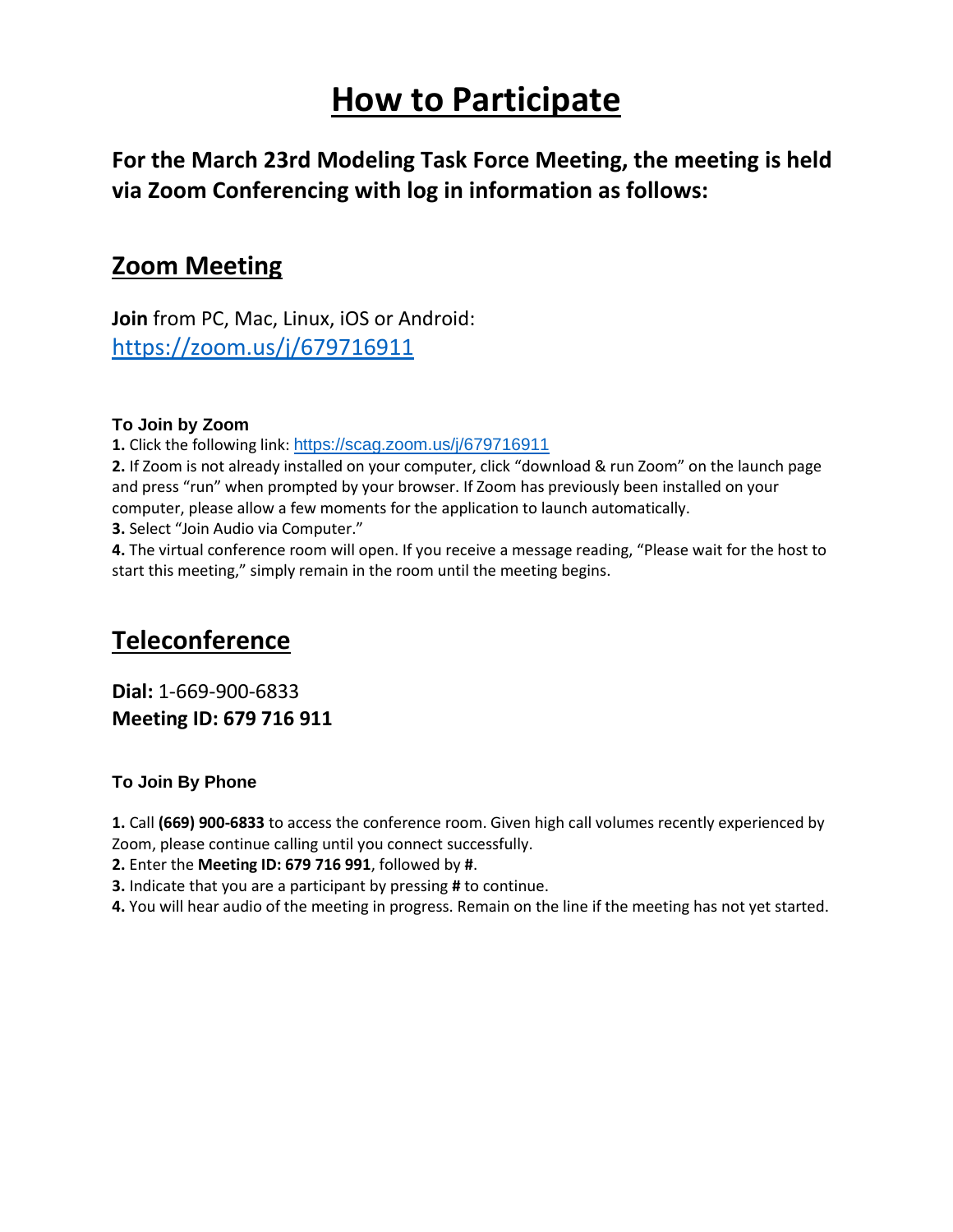## **AGENDA**

**"***Any item listed on the agenda (action or information) may be acted upon at the discretion of the Committee".*

#### **1.0 CALL TO ORDER AND INTRODUCTIONS Robert Farley**

@ LA Metro Chairperson

### **2.0 PUBLIC COMMENT PERIOD**

Members of the public desiring to speak on an agenda item or items not on the agenda, but within the purview of this Task Force, must fill out and present a speaker's card to the Assistant prior to speaking. A speaker's card must be turned in before the meeting is called to order. Comments will be limited to three minutes. The Chair may limit the total time for comments to twenty (20) minutes.

### **3.0 INFORMATION ITEMS**

| 3.1 | <b>Updates on Regional and Subregional Modeling Programs</b><br>Discussion by MTF members - an opportunity for agencies<br>to share the status of their current modeling projects and<br>upcoming modeling priorities.                                                                                            | <b>Group Discussion</b><br>15 minutes           |
|-----|-------------------------------------------------------------------------------------------------------------------------------------------------------------------------------------------------------------------------------------------------------------------------------------------------------------------|-------------------------------------------------|
|     | Update on SCAG status on EMFAC                                                                                                                                                                                                                                                                                    | Mana Sangkapichai<br>@ SCAG<br>5 minutes        |
| 3.2 | <b>Location Intelligence: Big Data and Tech in Transportation</b><br><b>Planning</b>                                                                                                                                                                                                                              | <b>Robert Kohler</b><br>@ AirSage<br>40 minutes |
|     | This presentation will review various nuances of using<br>location intelligence and big data for transportation planning<br>projects. Use of location data in transportation planning has<br>increased greatly in the past 10-years; however, many users<br>of this data still do not know much about its origin, |                                                 |

Services, LBS, data from devices) and Connected Vehicles (CVs) is widely available to all transportation planners, but